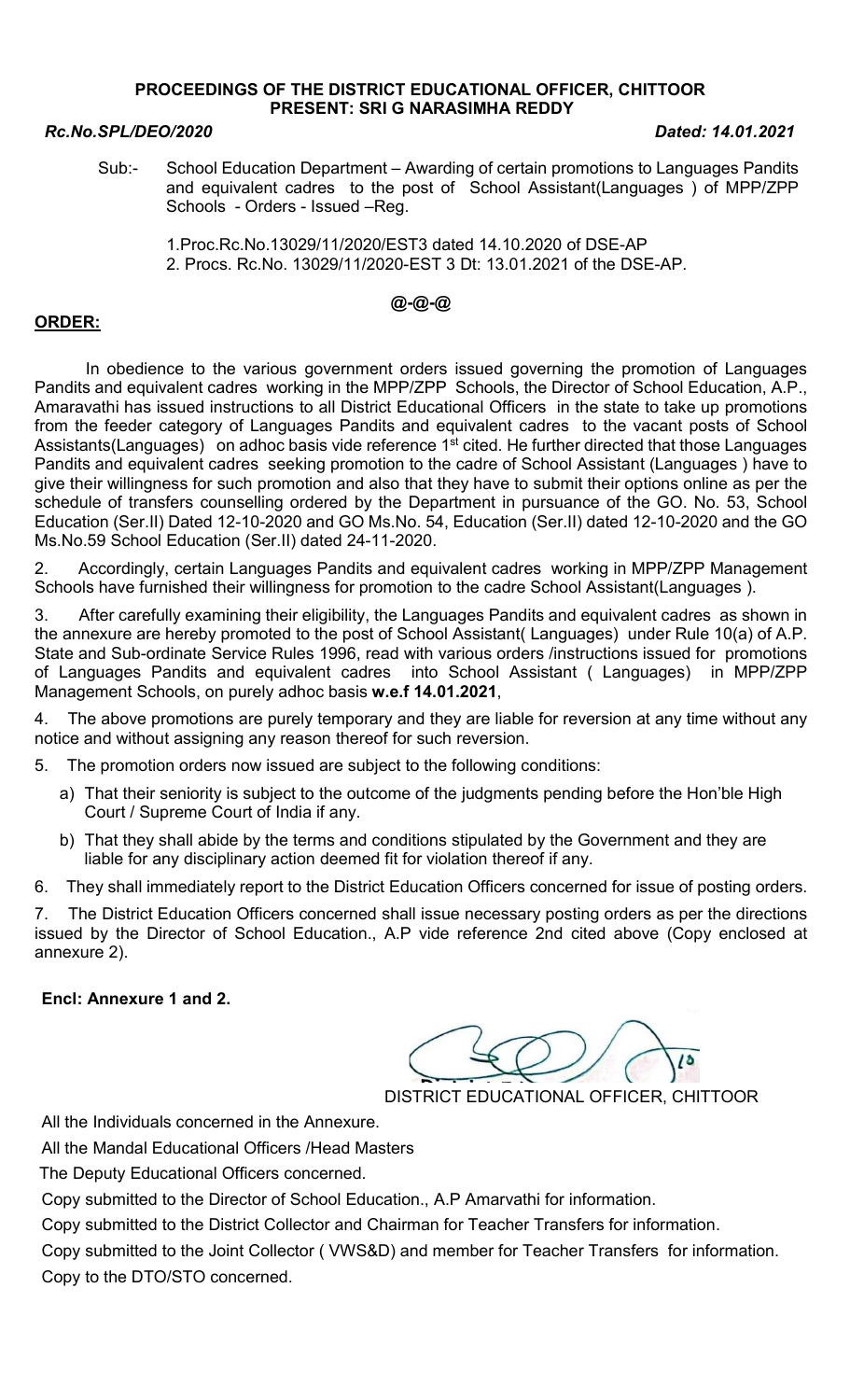| S.NO             | <b>EMPLOYEE DETAILS</b>                                                                                       | <b>WORKING SCHOOL</b>                                           | PROMOTED AS                                                | MANAGEMENT_N<br>AME |
|------------------|---------------------------------------------------------------------------------------------------------------|-----------------------------------------------------------------|------------------------------------------------------------|---------------------|
| 1                | 1103677-THOTI<br>T.RAJENDRA BABU-<br><b>SECONDARY GRADE</b><br>TEACHER-NO SUBJECT-<br><b>TELUGU</b>           | 28235100301-MPPS<br>PETAMITTA-CHITTOOR                          | <b>SCHOOL</b><br>ASSISTANT(LANGUAGES)<br>-HINDI-NO MEDIUM  | <b>Local Bodies</b> |
| 2                | 1132503-aithepalli SURESH-<br><b>SECONDARY GRADE</b><br>TEACHER-NO SUBJECT-<br><b>TELUGU</b>                  | 28232602401-MPPS<br>KUNTRAPAKAM-CHITTOOR                        | <b>SCHOOL</b><br>ASSISTANT(LANGUAGES)<br>-TELUGU-NO MEDIUM | <b>Local Bodies</b> |
| 3                | 1137899-BUKKE<br><b>VENKATRAMANA-</b><br><b>SECONDARY GRADE</b><br>TEACHER-NO SUBJECT-<br><b>TELUGU</b>       | 28233501206-MPPS<br>P.VANDLAPALLE-<br><b>CHITTOOR</b>           | <b>SCHOOL</b><br>ASSISTANT(LANGUAGES)<br>-HINDI-NO MEDIUM  | <b>Local Bodies</b> |
| 4                | 1127245-BODIPATI VIJAYA-<br><b>SECONDARY GRADE</b><br>TEACHER-NO SUBJECT-<br><b>TELUGU</b>                    | 28231000801-MPPS<br>YERRVARIPALEM-<br><b>CHITTOOR</b>           | <b>SCHOOL</b><br>ASSISTANT(LANGUAGES)<br>-TELUGU-NO MEDIUM | <b>Local Bodies</b> |
| 5                | 1124929-RAJAMANIKYAM<br><b>MOHAN KUMAR-</b><br><b>SECONDARY GRADE</b><br>TEACHER-NO SUBJECT-<br><b>TELUGU</b> | 28235800701-MPPS<br>P.ODDURU-CHITTOOR                           | <b>SCHOOL</b><br>ASSISTANT(LANGUAGES)<br>-HINDI-NO MEDIUM  | <b>Local Bodies</b> |
| 6                | 1122595-koduru<br>K.V.S.PADMAVATHI-<br><b>SECONDARY GRADE</b><br>TEACHER-NO SUBJECT-<br><b>TELUGU</b>         | 28234101601-MPPS<br><b>GADDAMVARI PALLI-</b><br><b>CHITTOOR</b> | <b>SCHOOL</b><br>ASSISTANT(LANGUAGES)<br>-TELUGU-NO MEDIUM | <b>Local Bodies</b> |
| $\overline{7}$   | 1125040-MAHABOOB<br><b>AMANULLA KHAN-</b><br><b>SECONDARY GRADE</b><br>TEACHER-NO SUBJECT-<br><b>TELUGU</b>   | 28235800702-MPPS<br>PANDIVARIPALLE-<br><b>CHITTOOR</b>          | <b>SCHOOL</b><br>ASSISTANT(LANGUAGES)<br>-HINDI-NO MEDIUM  | <b>Local Bodies</b> |
| 8                | 1111511-KOTTE<br>KRISHANAIAH-<br><b>SECONDARY GRADE</b><br>TEACHER-NO SUBJECT-<br><b>TELUGU</b>               | 28232602101-MPPS<br>YOGIMALLAVARAM-<br><b>CHITTOOR</b>          | <b>SCHOOL</b><br>ASSISTANT(LANGUAGES)<br>-TELUGU-NO MEDIUM | <b>Local Bodies</b> |
| $\boldsymbol{9}$ | 1142978-B Sreedevi-<br><b>LANGUAGE PANDIT-</b><br><b>TELUGU-NO MEDIUM</b>                                     | 28231400305-M.P.U.P.S<br>INAGALURU-CHITTOOR                     | <b>SCHOOL</b><br>ASSISTANT(LANGUAGES)<br>-TELUGU-NO MEDIUM | <b>Local Bodies</b> |
| 10               | 1116246-SHAIK RASHIDA<br>BEGUM-SECONDARY<br><b>GRADE TEACHER-NO</b><br>SUBJECT-TELUGU                         | 28232801711-MPPS OLD<br>PET-CHITTOOR                            | <b>SCHOOL</b><br>ASSISTANT(LANGUAGES)<br>-HINDI-NO MEDIUM  | <b>Local Bodies</b> |
| 11               | 1123061-BARINEPALLI<br>SAILAJA-SECONDARY<br><b>GRADE TEACHER-NO</b><br>SUBJECT-TELUGU                         | 28233101102-MPPS<br>KAVALIPALLE-CHITTOOR                        | <b>SCHOOL</b><br>ASSISTANT(LANGUAGES)<br>-TELUGU-NO MEDIUM | <b>Local Bodies</b> |
| 12               | 1132624-KUMMARA<br>SHANMUGAM-<br><b>SECONDARY GRADE</b><br>TEACHER-NO SUBJECT-<br><b>TELUGU</b>               | 28234602101-MPUPS<br><b>LAKSHMIRAJU PET-</b><br><b>CHITTOOR</b> | <b>SCHOOL</b><br>ASSISTANT(LANGUAGES)<br>-HINDI-NO MEDIUM  | <b>Local Bodies</b> |
| 13               | 1142371-SYED SHAMSHIR<br>KHAN-SECONDARY<br><b>GRADE TEACHER-NO</b><br>SUBJECT-TELUGU                          | 28231202401-MPPS<br>GAJULAMANDYAM-<br><b>CHITTOOR</b>           | <b>SCHOOL</b><br>ASSISTANT(LANGUAGES)<br>-HINDI-NO MEDIUM  | <b>Local Bodies</b> |
| 14               | 1147710-SHAIK SHANVAS<br>SAB-SECONDARY GRADE<br>TEACHER-NO SUBJECT-<br><b>URDU</b>                            | 28233200206-MPUPS(U)<br><b>GUNDLUR-CHITTOOR</b>                 | <b>SCHOOL</b><br>ASSISTANT(LANGUAGES)<br>-TELUGU-NO MEDIUM | <b>Local Bodies</b> |
| 15               | 1138153-KOSURI<br>K.VENKATARAMANA-<br>SECONDARY GRADE<br>TEACHER-NO SUBJECT-<br><b>TELUGU</b>                 | 28230201606-MPUPS<br>KOTAKONDA-CHITTOOR                         | <b>SCHOOL</b><br>ASSISTANT(LANGUAGES)<br>-TELUGU-NO MEDIUM | <b>Local Bodies</b> |
| 16               | 1120332-BHAJANTHRI<br>B.RAMACHANDRAPPA-<br><b>SECONDARY GRADE</b><br>TEACHER-NO SUBJECT-<br><b>TELUGU</b>     | 28230500216-MPPS<br><b>B.KOTHAKOTA</b><br>(B.C.COLONY)-CHITTOOR | <b>SCHOOL</b><br>ASSISTANT(LANGUAGES)<br>-HINDI-NO MEDIUM  | <b>Local Bodies</b> |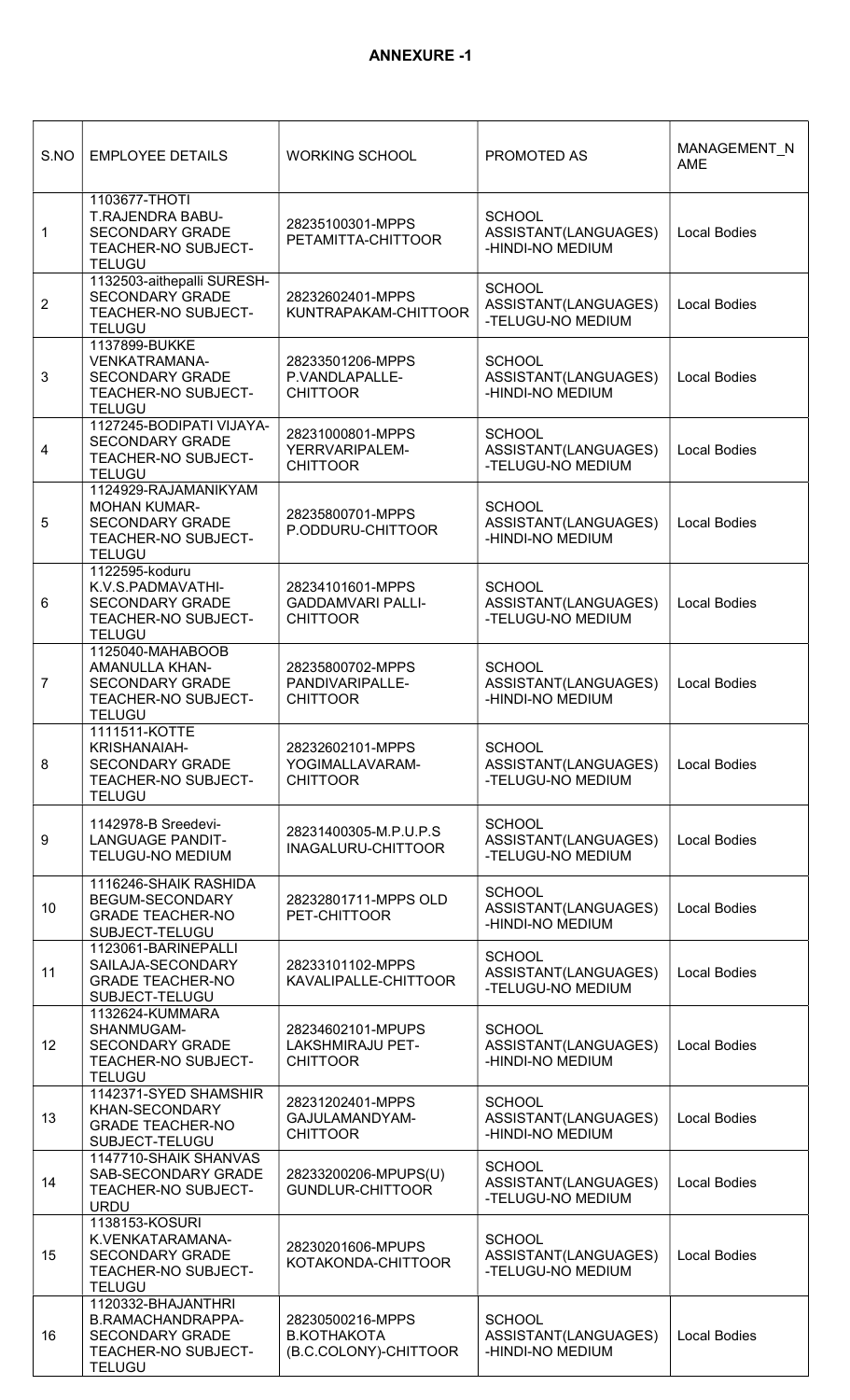| 17 | 1125555-KONDURU<br><b>VIJAYALAKSHMI-</b><br><b>SECONDARY GRADE</b><br>TEACHER-NO SUBJECT-<br><b>TELUGU</b>                  | 28232490718-MPPS<br>NARAYANAVANAM (MAIN)-<br><b>CHITTOOR</b>   | <b>SCHOOL</b><br>ASSISTANT(LANGUAGES)<br>-HINDI-NO MEDIUM  | <b>Local Bodies</b> |
|----|-----------------------------------------------------------------------------------------------------------------------------|----------------------------------------------------------------|------------------------------------------------------------|---------------------|
| 18 | 1132563-EDDALA RAVI-<br><b>SECONDARY GRADE</b><br>TEACHER-NO SUBJECT-<br><b>TELUGU</b>                                      | 28232700204-MPPS<br>KANDALAVARIPALLI-<br><b>CHITTOOR</b>       | <b>SCHOOL</b><br>ASSISTANT(LANGUAGES)<br>-TELUGU-NO MEDIUM | <b>Local Bodies</b> |
| 19 | 1103570-ARTHALA<br>NEELAVENI-SECONDARY<br><b>GRADE TEACHER-NO</b><br>SUBJECT-TELUGU                                         | 28235490275-MPUPS<br>JANAKARAPALLE-<br><b>CHITTOOR</b>         | <b>SCHOOL</b><br>ASSISTANT(LANGUAGES)<br>-TELUGU-NO MEDIUM | <b>Local Bodies</b> |
| 20 | 1117301-TM<br>PARTHASARAtHI-<br><b>SECONDARY GRADE</b><br><b>TEACHER-NO SUBJECT-</b><br><b>TELUGU</b>                       | 28236600801-MPPS<br>KRISHNADASANAPALLE-<br><b>CHITTOOR</b>     | <b>SCHOOL</b><br>ASSISTANT(LANGUAGES)<br>-HINDI-NO MEDIUM  | <b>Local Bodies</b> |
| 21 | 1125024-TIMERI<br><b>BHASKARA</b><br>T.B.KESAVULU-<br><b>SECONDARY GRADE</b><br><b>TEACHER-NO SUBJECT-</b><br><b>TELUGU</b> | 28235901404-MPPS<br>RENTLAKUNTLA-<br><b>CHITTOOR</b>           | <b>SCHOOL</b><br>ASSISTANT(LANGUAGES)<br>-HINDI-NO MEDIUM  | <b>Local Bodies</b> |
| 22 | 1105611-KARJALA<br>NAGARAJA NAIDU-<br><b>SECONDARY GRADE</b><br>TEACHER-NO SUBJECT-<br><b>TELUGU</b>                        | 28234900402-MPPS VLR<br>PALLE-CHITTOOR                         | <b>SCHOOL</b><br>ASSISTANT(LANGUAGES)<br>-TELUGU-NO MEDIUM | <b>Local Bodies</b> |
| 23 | 1127820-RAI NARAYANA-<br><b>SECONDARY GRADE</b><br><b>TEACHER-NO SUBJECT-</b><br><b>TELUGU</b>                              | 28234101104-MPPS<br>GANTAVARIPALLI-<br><b>CHITTOOR</b>         | <b>SCHOOL</b><br>ASSISTANT(LANGUAGES)<br>-TELUGU-NO MEDIUM | <b>Local Bodies</b> |
| 24 | 1131015-CHENNA<br>HEMACHANDRAIAH-<br><b>SECONDARY GRADE</b><br><b>TEACHER-NO SUBJECT-</b><br><b>ENGLISH</b>                 | 28234201503-MPPS<br>ACHAMMAGRAHARM(EM)-<br><b>CHITTOOR</b>     | <b>SCHOOL</b><br>ASSISTANT(LANGUAGES)<br>-HINDI-NO MEDIUM  | <b>Local Bodies</b> |
| 25 | 1132664-BIKKA<br>MUNEENDRA BABU-<br><b>SECONDARY GRADE</b><br><b>TEACHER-NO SUBJECT-</b><br><b>TELUGU</b>                   | 28234201004-MPPS<br>MALLELACHERUVU-<br><b>CHITTOOR</b>         | <b>SCHOOL</b><br>ASSISTANT(LANGUAGES)<br>-TELUGU-NO MEDIUM | <b>Local Bodies</b> |
| 26 | 1146387-NIDIGINITI<br>N.KRISHNAGIRI REDDY-<br><b>SECONDARY GRADE</b><br>TEACHER-NO SUBJECT-<br><b>TELUGU</b>                | 28231602001-MPPS<br>KOTHAKANDRIGA-<br><b>CHITTOOR</b>          | <b>SCHOOL</b><br>ASSISTANT(LANGUAGES)<br>-TELUGU-NO MEDIUM | <b>Local Bodies</b> |
| 27 | 1132379-A JANARDHANA<br>NAIDU-SECONDARY<br><b>GRADE TEACHER-NO</b><br>SUBJECT-TELUGU                                        | 28234590641-MPPS<br>NAGARIPET-CHITTOOR                         | <b>SCHOOL</b><br>ASSISTANT(LANGUAGES)<br>-TELUGU-NO MEDIUM | <b>Local Bodies</b> |
| 28 | 1137393-DUDYALA<br>MALLIKARJUNA-<br><b>SECONDARY GRADE</b><br><b>TEACHER-NO SUBJECT-</b><br><b>TELUGU</b>                   | 28230100214-MPPS<br>PEDDAMANDYAM (T)-<br><b>CHITTOOR</b>       | <b>SCHOOL</b><br>ASSISTANT(LANGUAGES)<br>-TELUGU-NO MEDIUM | <b>Local Bodies</b> |
| 29 | 1147936-KANNIMADUGU<br>REDDEPPA-SECONDARY<br><b>GRADE TEACHER-NO</b><br>SUBJECT-TELUGU                                      | 28230700301-MPPS(T)<br>CHERLOPALLE-CHITTOOR                    | <b>SCHOOL</b><br>ASSISTANT(LANGUAGES)<br>-TELUGU-NO MEDIUM | <b>Local Bodies</b> |
| 30 | 1142149-DODDIPALLI<br><b>GOPI-SECONDARY GRADE</b><br><b>TEACHER-NO SUBJECT-</b><br><b>TELUGU</b>                            | 28231191722-MPPS<br><b>MANGALAM TRENDS-</b><br><b>CHITTOOR</b> | <b>SCHOOL</b><br>ASSISTANT(LANGUAGES)<br>-TELUGU-NO MEDIUM | <b>Local Bodies</b> |
| 31 | <b>1127861-MURE RAJA</b><br>REDDY-SECONDARY<br><b>GRADE TEACHER-NO</b><br>SUBJECT-TELUGU                                    | 28233000402-MPPS<br>MUREVANDLAPALLE-<br><b>CHITTOOR</b>        | <b>SCHOOL</b><br>ASSISTANT(LANGUAGES)<br>-TELUGU-NO MEDIUM | <b>Local Bodies</b> |
| 32 | 1120205-KANNEMADUGU<br>LAKSHMI-SECONDARY<br><b>GRADE TEACHER-NO</b><br>SUBJECT-TELUGU                                       | 28230500107-MPUPS<br>BUCHIREDDIGARIPALLE-<br><b>CHITTOOR</b>   | <b>SCHOOL</b><br>ASSISTANT(LANGUAGES)<br>-TELUGU-NO MEDIUM | <b>Local Bodies</b> |
| 33 | 1148104-CHICHILY<br>VENKATRAMANA REDDY-<br><b>SECONDARY GRADE</b><br>TEACHER-NO SUBJECT-<br><b>TELUGU</b>                   | 28230900901-MPPS<br>Y.K.PALLE-CHITTOOR                         | <b>SCHOOL</b><br>ASSISTANT(LANGUAGES)<br>-TELUGU-NO MEDIUM | <b>Local Bodies</b> |
| 34 | 1105620-KANNAPPA<br><b>GOVINDHA UDAYAR-</b><br><b>SECONDARY GRADE</b><br>TEACHER-NO SUBJECT-<br><b>TELUGU</b>               | 28236401402-MPPS<br>M.K.PURAM(TELUGU)-<br><b>CHITTOOR</b>      | <b>SCHOOL</b><br>ASSISTANT(LANGUAGES)<br>-TELUGU-NO MEDIUM | <b>Local Bodies</b> |